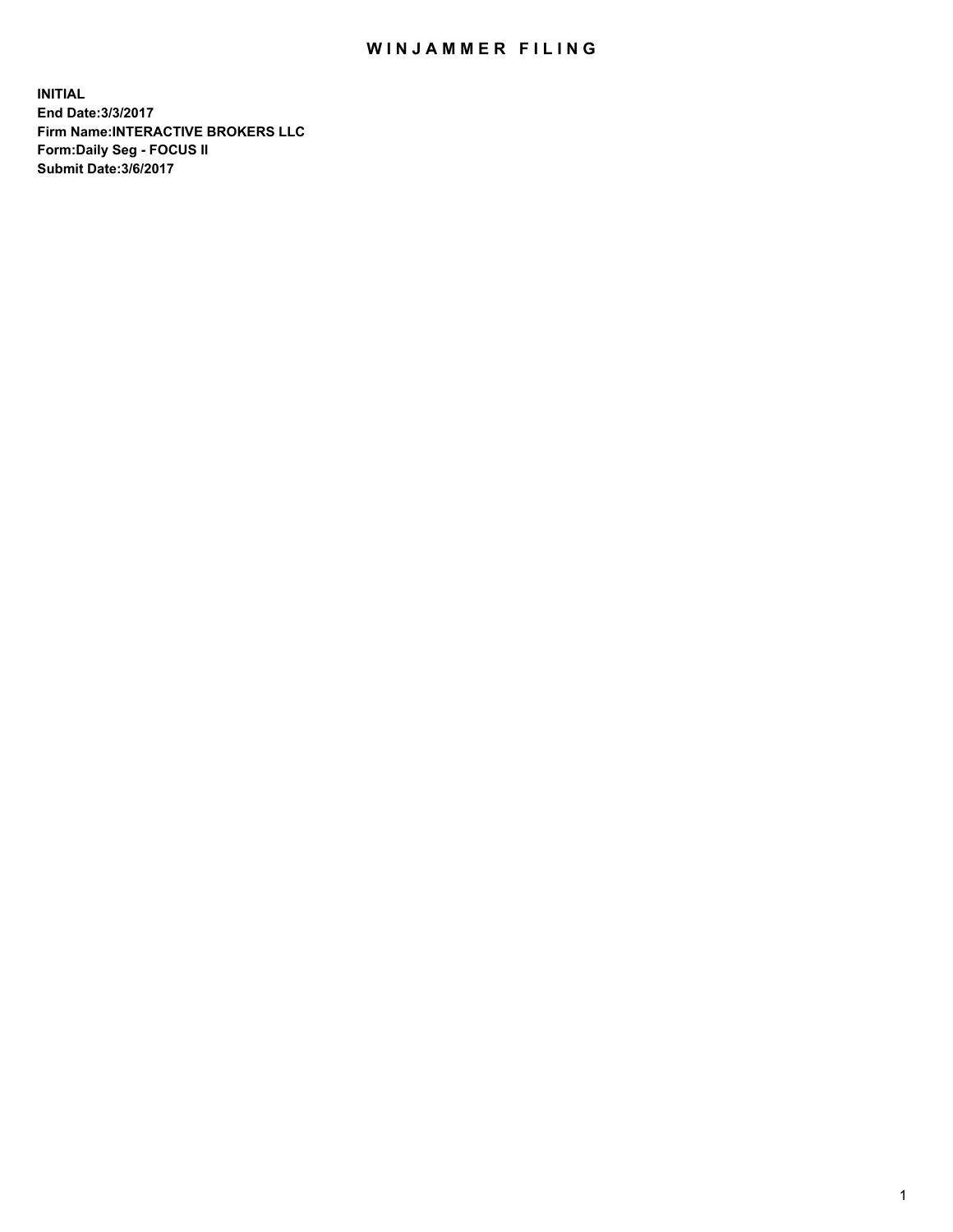## **INITIAL End Date:3/3/2017 Firm Name:INTERACTIVE BROKERS LLC Form:Daily Seg - FOCUS II Submit Date:3/6/2017 Daily Segregation - Cover Page**

| Name of Company<br><b>Contact Name</b><br><b>Contact Phone Number</b><br><b>Contact Email Address</b>                                                                                                                                                                                                                          | <b>INTERACTIVE BROKERS LLC</b><br>James Menicucci<br>203-618-8085<br>jmenicucci@interactivebrokers.c<br>om |
|--------------------------------------------------------------------------------------------------------------------------------------------------------------------------------------------------------------------------------------------------------------------------------------------------------------------------------|------------------------------------------------------------------------------------------------------------|
| FCM's Customer Segregated Funds Residual Interest Target (choose one):<br>a. Minimum dollar amount: ; or<br>b. Minimum percentage of customer segregated funds required:%; or<br>c. Dollar amount range between: and; or<br>d. Percentage range of customer segregated funds required between: % and %.                        | $\overline{\mathbf{0}}$<br>0<br>155,000,000 245,000,000<br>0 <sub>0</sub>                                  |
| FCM's Customer Secured Amount Funds Residual Interest Target (choose one):<br>a. Minimum dollar amount: ; or<br>b. Minimum percentage of customer secured funds required:%; or<br>c. Dollar amount range between: and; or<br>d. Percentage range of customer secured funds required between: % and %.                          | $\underline{\mathbf{0}}$<br>0<br>80,000,000 120,000,000<br>00                                              |
| FCM's Cleared Swaps Customer Collateral Residual Interest Target (choose one):<br>a. Minimum dollar amount: ; or<br>b. Minimum percentage of cleared swaps customer collateral required:% ; or<br>c. Dollar amount range between: and; or<br>d. Percentage range of cleared swaps customer collateral required between:% and%. | $\underline{\mathbf{0}}$<br>$\underline{\mathbf{0}}$<br>0 <sub>0</sub><br><u>00</u>                        |

Attach supporting documents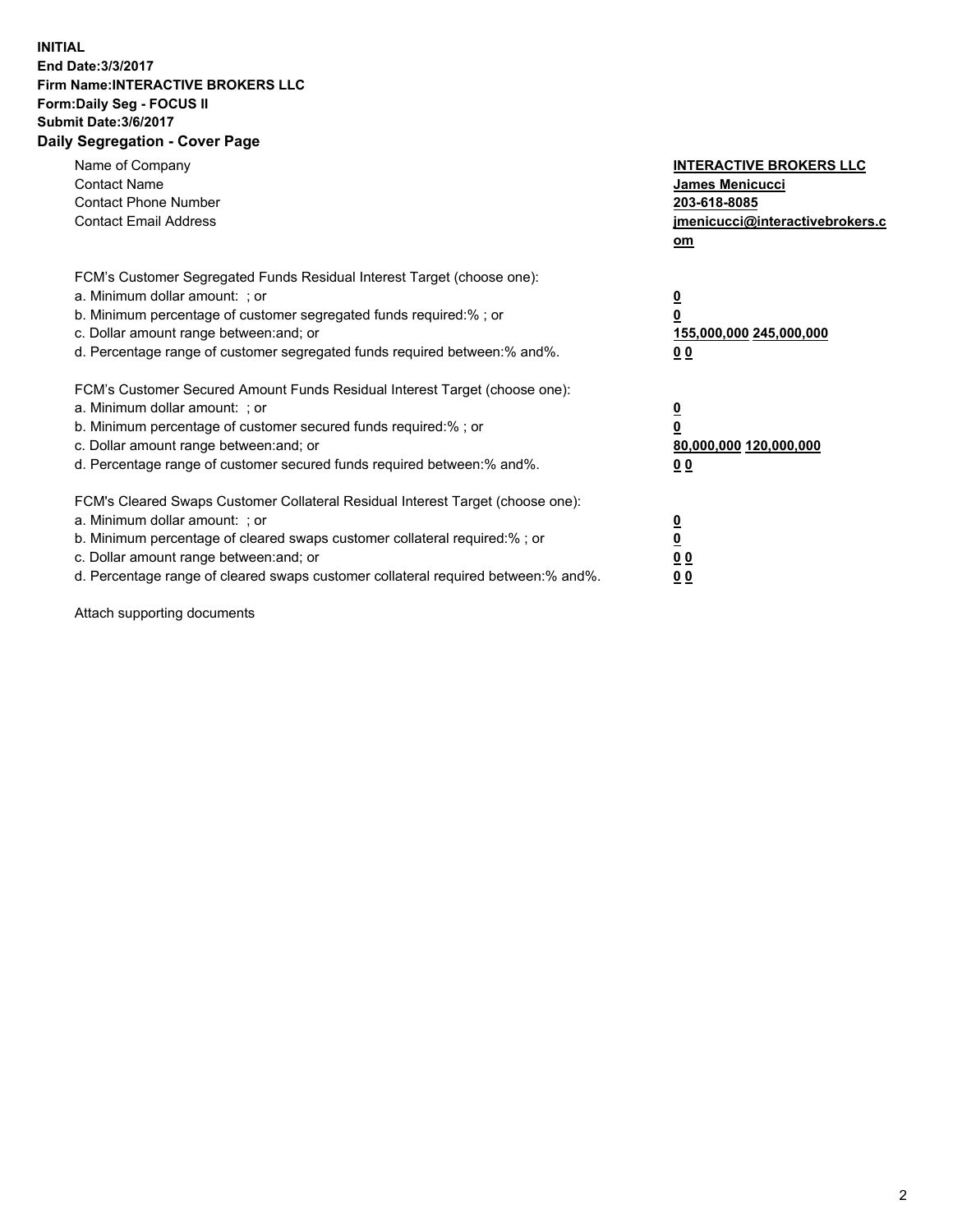## **INITIAL End Date:3/3/2017 Firm Name:INTERACTIVE BROKERS LLC Form:Daily Seg - FOCUS II Submit Date:3/6/2017 Daily Segregation - Secured Amounts**

|     | $-$ 0.000 0.000 0.000 0.000 0.000 0.000 0.000 0.000 0.000 0.000 0.000 0.000 0.000 0.000 0.000 0.000 0.000 0.000 0.000 0.000 0.000 0.000 0.000 0.000 0.000 0.000 0.000 0.000 0.000 0.000 0.000 0.000 0.000 0.000 0.000 0.000 0 |                                         |
|-----|-------------------------------------------------------------------------------------------------------------------------------------------------------------------------------------------------------------------------------|-----------------------------------------|
|     | Foreign Futures and Foreign Options Secured Amounts                                                                                                                                                                           |                                         |
|     | Amount required to be set aside pursuant to law, rule or regulation of a foreign                                                                                                                                              | $0$ [7305]                              |
|     | government or a rule of a self-regulatory organization authorized thereunder                                                                                                                                                  |                                         |
| 1.  | Net ledger balance - Foreign Futures and Foreign Option Trading - All Customers                                                                                                                                               |                                         |
|     | A. Cash                                                                                                                                                                                                                       | 358,807,452 [7315]                      |
|     | B. Securities (at market)                                                                                                                                                                                                     | $0$ [7317]                              |
| 2.  | Net unrealized profit (loss) in open futures contracts traded on a foreign board of trade                                                                                                                                     | 10,525,651 [7325]                       |
| 3.  | Exchange traded options                                                                                                                                                                                                       |                                         |
|     | a. Market value of open option contracts purchased on a foreign board of trade                                                                                                                                                | 227,596 [7335]                          |
|     | b. Market value of open contracts granted (sold) on a foreign board of trade                                                                                                                                                  | -21,036 [7337]                          |
| 4.  | Net equity (deficit) (add lines 1.2. and 3.)                                                                                                                                                                                  | 369,539,663 [7345]                      |
| 5.  | Account liquidating to a deficit and account with a debit balances - gross amount                                                                                                                                             | 65,782 [7351]                           |
|     | Less: amount offset by customer owned securities                                                                                                                                                                              | 0 [7352] 65,782 [7354]                  |
| 6.  | Amount required to be set aside as the secured amount - Net Liquidating Equity                                                                                                                                                | 369,605,445 [7355]                      |
|     | Method (add lines 4 and 5)                                                                                                                                                                                                    |                                         |
| 7.  | Greater of amount required to be set aside pursuant to foreign jurisdiction (above) or line                                                                                                                                   | 369,605,445 [7360]                      |
|     | 6.                                                                                                                                                                                                                            |                                         |
|     | FUNDS DEPOSITED IN SEPARATE REGULATION 30.7 ACCOUNTS                                                                                                                                                                          |                                         |
| 1.  | Cash in banks                                                                                                                                                                                                                 |                                         |
|     | A. Banks located in the United States                                                                                                                                                                                         | $0$ [7500]                              |
|     | B. Other banks qualified under Regulation 30.7                                                                                                                                                                                | 0 [7520] 0 [7530]                       |
| 2.  | Securities                                                                                                                                                                                                                    |                                         |
|     | A. In safekeeping with banks located in the United States                                                                                                                                                                     | 416,398,690 [7540]                      |
|     | B. In safekeeping with other banks qualified under Regulation 30.7                                                                                                                                                            | 0 [7560] 416,398,690 [7570]             |
| 3.  | Equities with registered futures commission merchants                                                                                                                                                                         |                                         |
|     | A. Cash                                                                                                                                                                                                                       | $0$ [7580]                              |
|     | <b>B.</b> Securities                                                                                                                                                                                                          | $0$ [7590]                              |
|     | C. Unrealized gain (loss) on open futures contracts                                                                                                                                                                           | $0$ [7600]                              |
|     | D. Value of long option contracts                                                                                                                                                                                             | $0$ [7610]                              |
|     | E. Value of short option contracts                                                                                                                                                                                            | 0 [7615] 0 [7620]                       |
| 4.  | Amounts held by clearing organizations of foreign boards of trade                                                                                                                                                             |                                         |
|     | A. Cash                                                                                                                                                                                                                       | $0$ [7640]                              |
|     | <b>B.</b> Securities                                                                                                                                                                                                          | $0$ [7650]                              |
|     | C. Amount due to (from) clearing organization - daily variation                                                                                                                                                               | $0$ [7660]                              |
|     | D. Value of long option contracts                                                                                                                                                                                             | $0$ [7670]                              |
|     | E. Value of short option contracts                                                                                                                                                                                            | 0 [7675] 0 [7680]                       |
| 5.  | Amounts held by members of foreign boards of trade                                                                                                                                                                            |                                         |
|     | A. Cash                                                                                                                                                                                                                       | 69,816,943 [7700]                       |
|     | <b>B.</b> Securities                                                                                                                                                                                                          | $0$ [7710]                              |
|     | C. Unrealized gain (loss) on open futures contracts                                                                                                                                                                           | 1,150,223 [7720]                        |
|     | D. Value of long option contracts                                                                                                                                                                                             | 227,596 [7730]                          |
|     | E. Value of short option contracts                                                                                                                                                                                            | <u>-21,036</u> [7735] 71,173,726 [7740] |
| 6.  | Amounts with other depositories designated by a foreign board of trade                                                                                                                                                        | $0$ [7760]                              |
| 7.  | Segregated funds on hand                                                                                                                                                                                                      | $0$ [7765]                              |
| 8.  | Total funds in separate section 30.7 accounts                                                                                                                                                                                 | 487,572,416 [7770]                      |
| 9.  | Excess (deficiency) Set Aside for Secured Amount (subtract line 7 Secured Statement<br>Page 1 from Line 8)                                                                                                                    | 117,966,971 [7380]                      |
| 10. | Management Target Amount for Excess funds in separate section 30.7 accounts                                                                                                                                                   | 80,000,000 [7780]                       |
| 11. | Excess (deficiency) funds in separate 30.7 accounts over (under) Management Target                                                                                                                                            | 37,966,971 [7785]                       |
|     |                                                                                                                                                                                                                               |                                         |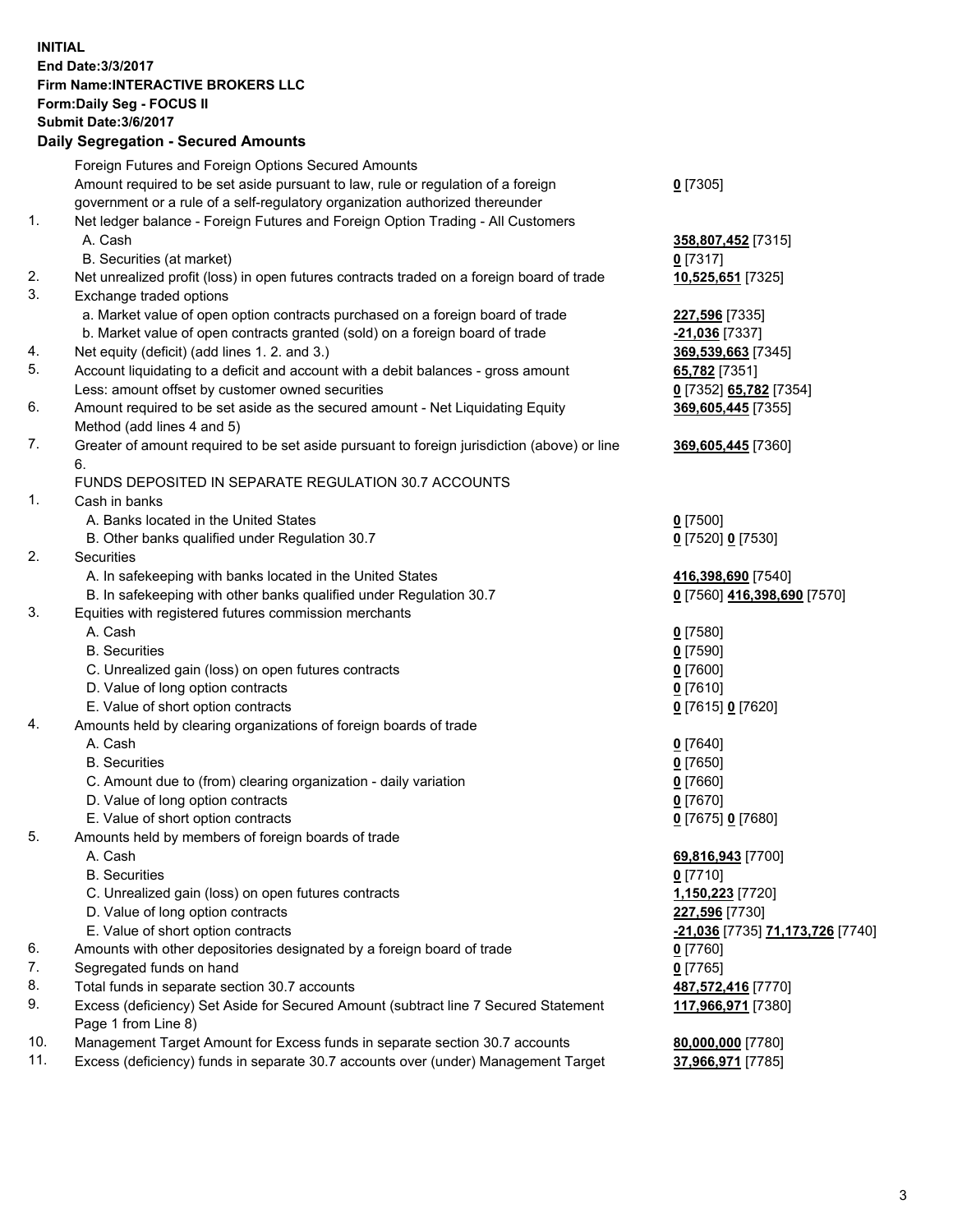**INITIAL End Date:3/3/2017 Firm Name:INTERACTIVE BROKERS LLC Form:Daily Seg - FOCUS II Submit Date:3/6/2017 Daily Segregation - Segregation Statement** SEGREGATION REQUIREMENTS(Section 4d(2) of the CEAct) 1. Net ledger balance A. Cash **3,469,669,051** [7010] B. Securities (at market) **0** [7020] 2. Net unrealized profit (loss) in open futures contracts traded on a contract market **-178,127,038** [7030] 3. Exchange traded options A. Add market value of open option contracts purchased on a contract market **131,066,416** [7032] B. Deduct market value of open option contracts granted (sold) on a contract market **-236,218,714** [7033] 4. Net equity (deficit) (add lines 1, 2 and 3) **3,186,389,715** [7040] 5. Accounts liquidating to a deficit and accounts with debit balances - gross amount **161,329** [7045] Less: amount offset by customer securities **0** [7047] **161,329** [7050] 6. Amount required to be segregated (add lines 4 and 5) **3,186,551,044** [7060] FUNDS IN SEGREGATED ACCOUNTS 7. Deposited in segregated funds bank accounts A. Cash **91,473,376** [7070] B. Securities representing investments of customers' funds (at market) **1,963,527,265** [7080] C. Securities held for particular customers or option customers in lieu of cash (at market) **0** [7090] 8. Margins on deposit with derivatives clearing organizations of contract markets A. Cash **18,566,232** [7100] B. Securities representing investments of customers' funds (at market) **1,475,985,046** [7110] C. Securities held for particular customers or option customers in lieu of cash (at market) **0** [7120] 9. Net settlement from (to) derivatives clearing organizations of contract markets **-10,514,333** [7130] 10. Exchange traded options A. Value of open long option contracts **131,050,547** [7132] B. Value of open short option contracts **-236,214,673** [7133] 11. Net equities with other FCMs A. Net liquidating equity **0** [7140] B. Securities representing investments of customers' funds (at market) **0** [7160] C. Securities held for particular customers or option customers in lieu of cash (at market) **0** [7170] 12. Segregated funds on hand **0** [7150] 13. Total amount in segregation (add lines 7 through 12) **3,433,873,460** [7180] 14. Excess (deficiency) funds in segregation (subtract line 6 from line 13) **247,322,416** [7190] 15. Management Target Amount for Excess funds in segregation **155,000,000** [7194] **92,322,416** [7198]

16. Excess (deficiency) funds in segregation over (under) Management Target Amount Excess